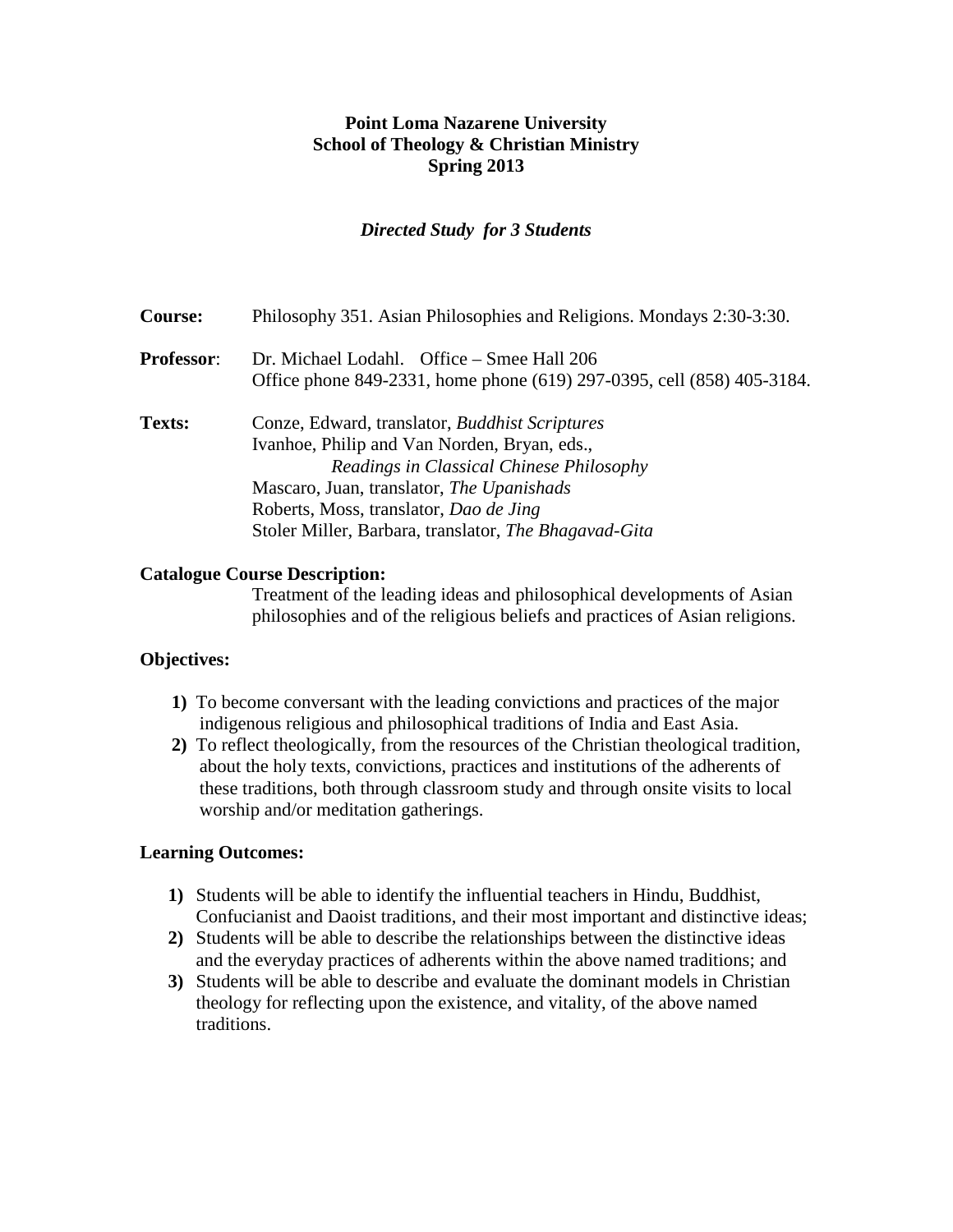### **Requirements:**

- **1)** Consistent attendance and participation in weekly meetings.
- **2)** Careful and disciplined reading of assigned texts for each meeting. This will be determined by the quality of interaction / discussion which the student contributes to directed study meetings.
- **3)** Three field trips to local sites of Asian religious practices. The professor will provide possible sites for student visits.
- **4)** Reflection / response papers (3-4 pages typewritten) on all field trips. *These will be due within two weeks of the visit*.
- **5)** A research / reflection paper (10-12 pages typewritten) in which the student will attempt to theorize on the relationship between Christianity (or any one specific conviction or practice) and another of the religious traditions addressed in this class. The paper's text and bibliography must show evidence of outside research from at least five resources and a minimum of 250 pages of reading from those sources. *Total pages read for paper must be documented on the paper's bibliography page.*

**6)** Two take-home essay exams, to be taken as scheduled on course calendar.

**Course Grade:** Will be determined on the basis of the scheduled exams (18% each), the research / reflection paper (16%), field trip visits and response papers (12% each), and class attendance / participation (12%).

| All assignments will receive a grade based on the scale below: |  |  |  |                                                         |  |
|----------------------------------------------------------------|--|--|--|---------------------------------------------------------|--|
| $94-100$ , A;                                                  |  |  |  | 90-93, A-; 87-89, B+; 83-86, B; 80-82, B-; 77-79, C+;   |  |
| 73-76, C:                                                      |  |  |  | 70-72, C-; 67-69, D+; 63-66, D; 60-62, D-; below 60, F. |  |

**Please keep in mind that grammar, spelling and punctuation all play a** *highly*  **critical role in your professor's evaluation of all your papers – and that you are**  *required* **to solicit the benefits of at least one competent proofreader for your research paper (and preferably for your onsite visit response papers as well),**  *whose name(s) shall be included on your research paper title page.*

**Additionally, the School of Theology and Christian Ministry at PLNU is committed to the equality of women and men, including in the exercise of the gifts and graces of ministry in local church congregations. Recognizing that people have often used language in ways that imply the exclusion or inferiority of women, the department urges students, faculty and staff to avoid sexist language in public discourse, in classroom discussions and especially in their writing.**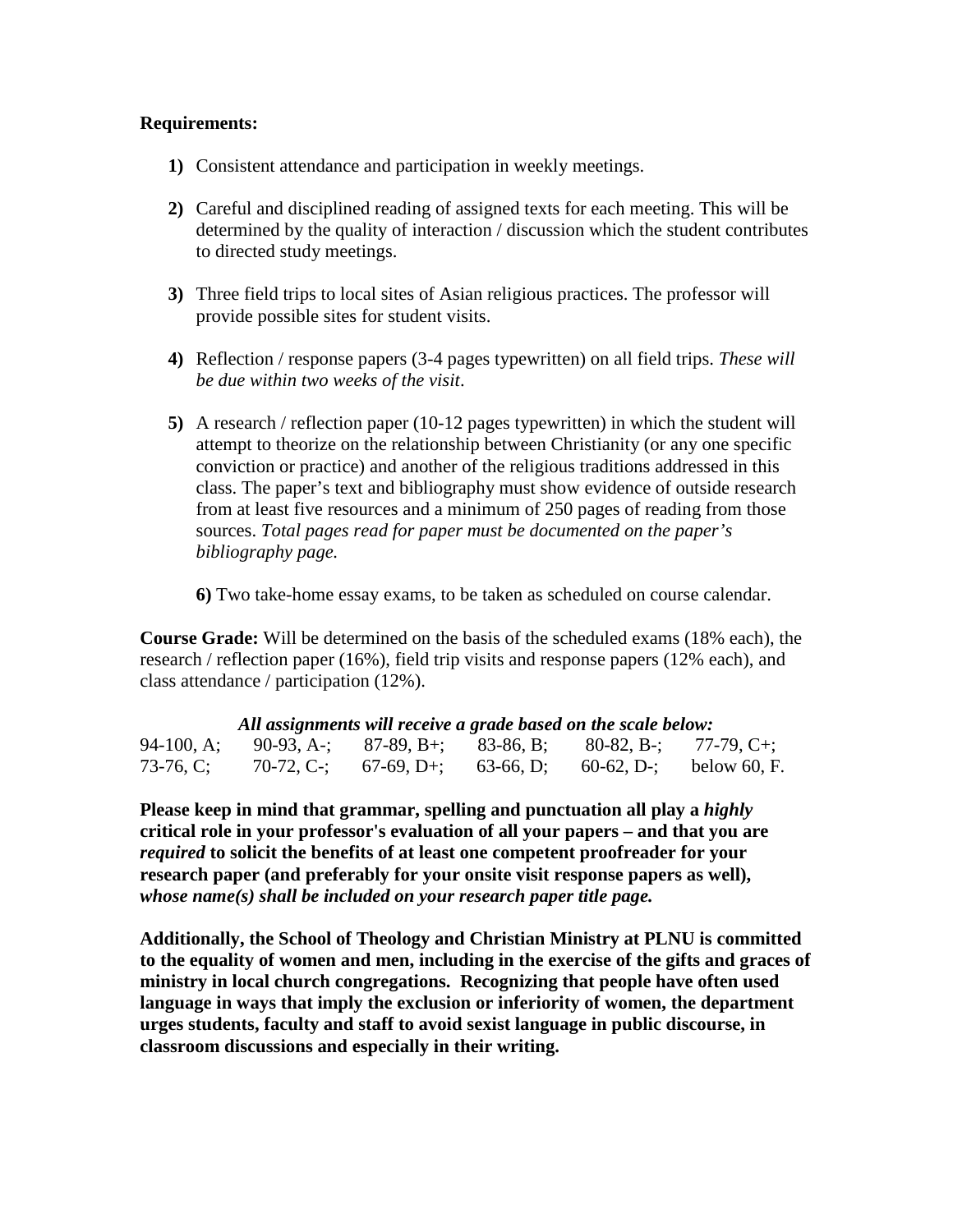**While all students are expected to meet the minimum academic standards for completion of this course as established by the instructor, students with disabilities may require academic accommodations. At Point Loma Nazarene University, students requesting academic accommodations must file documentation with the Disability Resource Center (DRC), located in the Bond Academic Center. Once the student files documentation, the Disability Resource Center will contact the student's instructors and provide written recommendations for reasonable and appropriate accommodations to meet the individual needs of the student. This policy assists the university in its commitment to full compliance with Section 504 of the Rehabilitation Act of 1973, the Americans with Disabilities (ADA) Act of 1990, and ADA Amendments Act of 2008, all of which prohibit discrimination against students with disabilities and guarantees all qualified students equal access to and benefits of PLNU programs and activities.**

**Academic dishonesty will not be tolerated. Please consult the school catalog under the heading of Academic Honesty to learn the professor's intended policy regarding student dishonesty regarding academic work.**

#### **Course Calendar:**

| Jan $14$ | Introduction of ourselves and of the course; selected texts of the Vedas.                                   |
|----------|-------------------------------------------------------------------------------------------------------------|
| Jan 21   | <b>ML King, Jr. Day</b> Be reading from <i>The Upanishads</i> (Notes on the Translations, 45-46),<br>49-104 |

### **(Good visit possibility, Sunday 1/20 or 1/27: Vedanta Center.)**

Jan 28 Upanishads, 105-143

Feb 4 *Buddhist Scriptures* (Introduction, 11-16), 19-97

### **(Good visit possibility, Sunday 2/10 or 2/17: Buddhist Temple.)**

Feb 11 Buddhist Scriptures, 98-180

Feb 18 Buddhist Scriptures, 181-24

Feb 25 *The Bhagavad-Gita* introductory material (ix-xvi, 1-18), 21-87

### **(Feb 27 or Mar 3: Possible visit of Krisna Consciousness Temple)**

### *Spring Break*